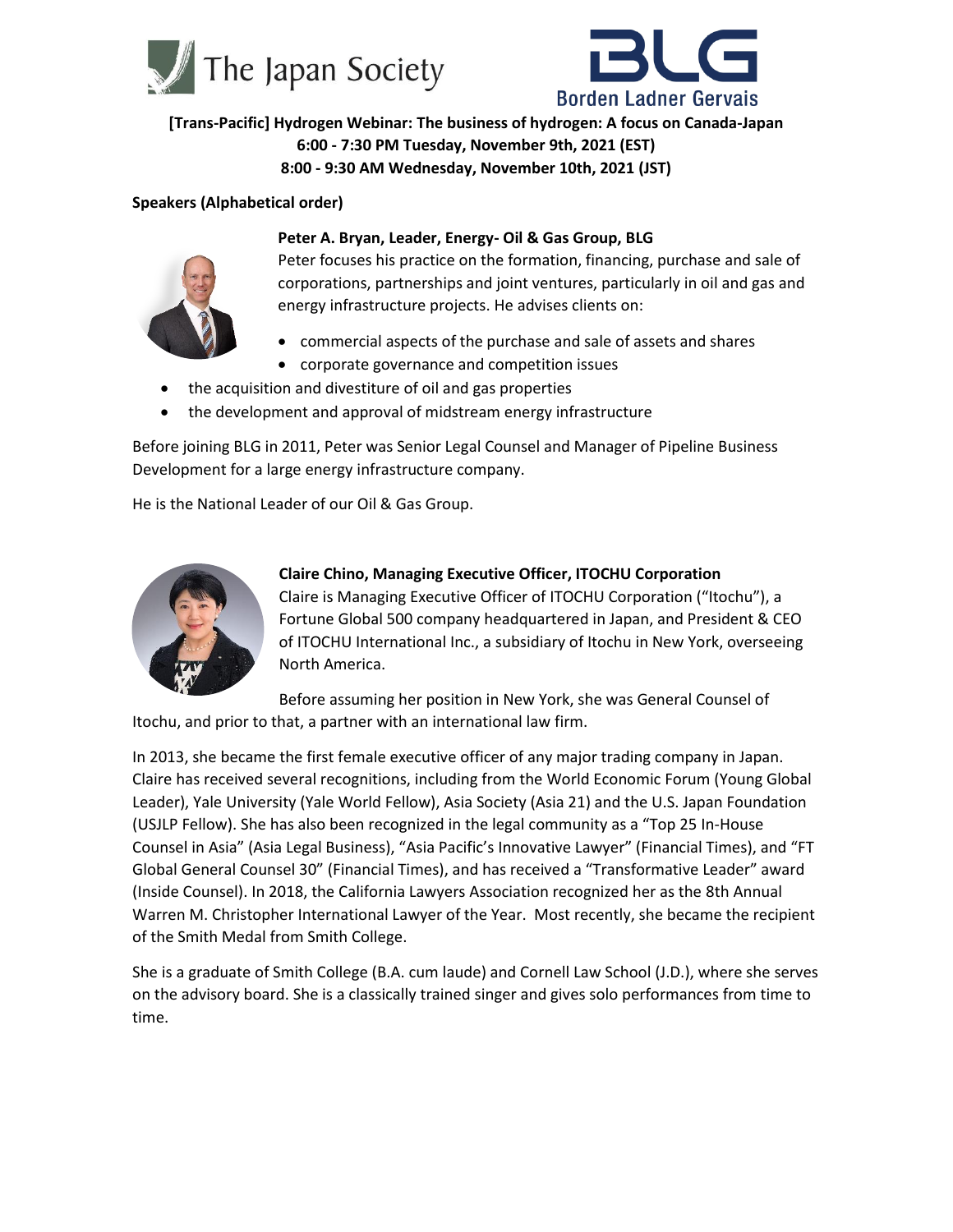





#### **Jonathan Cocker, Partner, BLG**

Jonathan provides advice and representation to multinational companies on a variety of environmental and product compliance matters, including extended producer responsibilities, dangerous goods transportation, GHS, regulated wastes, consumer product and food safety, and contaminated lands matters. He assisted in the founding of one of North America's first

Circular Economy Producer Responsibility Organizations and provides advice and representation to a number of domestic and international industry groups in respect of resource recovery obligations.

Jonathan is a Partner and a member of the firm's Environmental, Social & Governance (ESG) leadership team. He is a frequent speaker and writer on environmental issues and has authored numerous publications.

As the International Bar Association's first Sustainability Officer, Jonathan is spearheading a strategic relationship with the World Business Council Sustainable Development on its Circular Economy Program. Prior to joining BLG, he headed a national firm's Environmental practice group.



### **Harry De Rose, Business Development, Hydrogen Optimized**

Using his 8 plus years of management experience Harry manages several aspects of the business development team including market analysis, contract negotiations, and marketing.



## **Hiromasa Ebihara, Unit Head of Energy Group, Sumitomo Corporation of Americas**

Hiromasa is primarily responsible for low carbon business development such as hydrogen and ammonia investments in North, Central, and South America.

He has over 20 years of experience in the energy sector and his specialties include commodity trading, LNG project development, oil & gas upstream

investment and hydrogen related start-up investment.



## **Philip Horacek, Director of Technology, Advanced Transportation, Powertech Labs**

Mr. Philip Horacek is responsible for strategy and business development for Powertech's dvanced Transportation business unit. Powertech's Advanced Transportation group is a technical leader in supporting the electrification of the transportation sector through three departments: High Pressure Testing,

Hydrogen Infrastructure, and Electric Vehicle Infrastructure. High Pressure Testing is the world leader in the testing and certification of high-pressure gas components, automotive fuel systems, and hydrogen fueling protocols. He has almost 20 years of experience in the hydrogen and alternative fuels industry and serves as a technical expert for various CSA, SAE, UN ECE, ISO, and UN GTR committees. In addition to pressure vessel testing and certification programs, he has also overseen a significant number of hydrogen pressure vessel safety characterization studies including simulated crash testing, damage tolerance testing, pneumatic ruptures, localized and engulfing fire testing, and other highly specialized projects. Mr. Horacek graduated with a Bachelor of Mechanical Engineering from the University of Victoria and is egistered as a Professional Engineer with the Association of Professional Engineers and Geoscientists of British Columbia.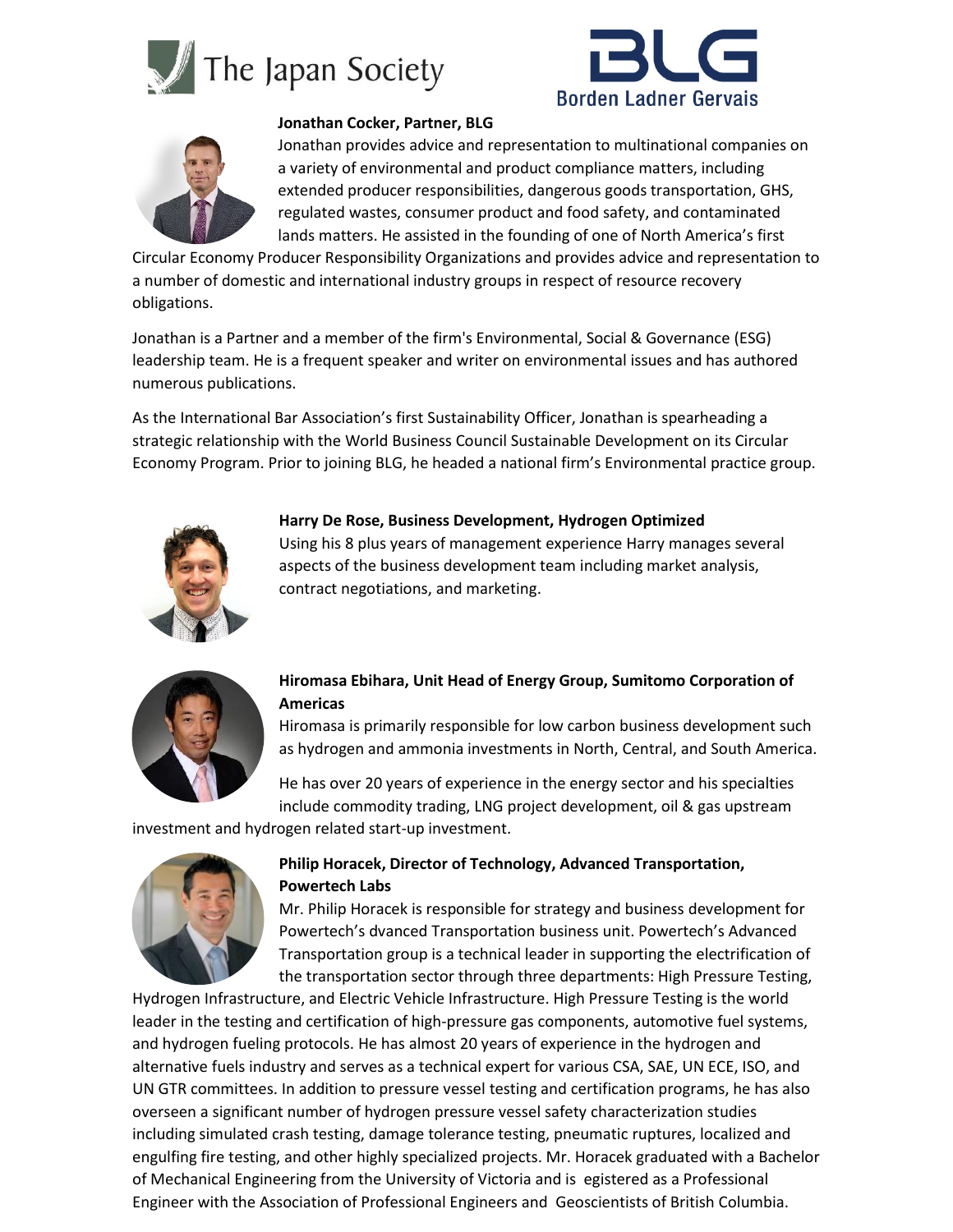





# **Mark Kirby, President and CEO, Canadian Hydrogen and Fuel Cell Association (CHFCA)**

Mark was appointed President and CEO of the Canadian Hydrogen and Fuel Cell Association in August 2019. He comes to the position with over 30 years experience in hydrogen and hydrogen technology - production, handling, distribution and use – with global industrial gases major Linde, fuel cell

pioneer Ballard Power, separations technology company Questair Technologies and industrial biotech company S2G Biochemicals. His passion is commercializing technology – especially clean technology – and he has done that throughout his career, whether as a young engineer pioneering clean bleaching technology at pulp mills or as co-founder/CEO of a second-generation biochemicals company. His priority is to see CHFCA member companies prosper by helping them get their world leading products into commercial use around the world.



### **Eiji Ohira, Director General of Fuel Cell & Hydrogen Group, Advanced Battery & Hydrogen Technology Department, New Energy and Industrial Technology Development Organization (NEDO)**

Eiji Ohira is the Director General of the New Energy and Industrial Technology Development Organization (NEDO)'s Fuel Cell and Hydrogen Technology Office. In this capacity, he is responsible the overall strategy, execution and

coordination of NEDO's research, development and demonstration project on fuel cell and hydrogen.

He has also coordinated fuel cell and hydrogen activities with international stakeholders, through International Energy Agency's Technology Collaboration Program (IEA TCP: Advanced Fuel Cell & Hydrogen), and International Partnership for Hydrogen and Fuel Cells in the Economy (IPHE).

He joined the NEDO in 1992, just after graduation from the Tokyo University of Science. He served as a visiting scholar at the Massachusetts Institute of Technology in 1997-1998.

Before taking up the current position in April 2013, he served in several positions, including Representative at NEDO Asian Representative Office, Director of the Energy Storage Technology Division.



### **Alan Tan, Vice President, Business Development, Next Hydrogen**

Alan's career spans over 20 years with significant experience and expertise in waste to energy, wastewater treatment and energy efficiency. Alan has worked extensively with governments, universities and CleanTech companies in Canada, China and Singapore. Alan holds a Ph.D. in Environmental Engineering from Tsinghua University and an MBA from Queen's University.